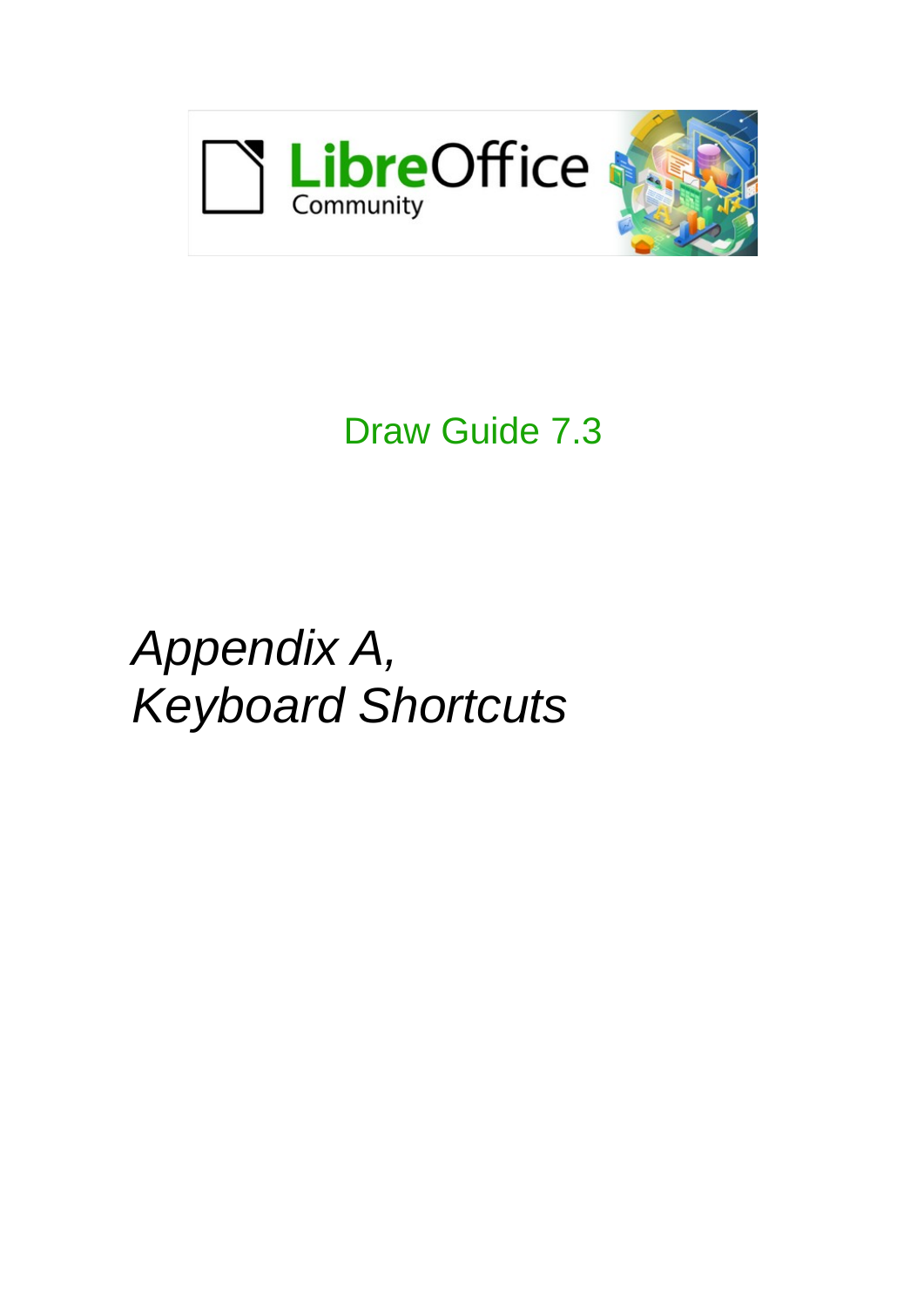## <span id="page-1-3"></span>**Copyright**

This document is Copyright © 2022 by the LibreOffice Documentation Team. Contributors are listed below. This document maybe distributed and/or modify it under the terms of either the GNU General Public License (<https://www.gnu.org/licenses/gpl.html>), version 3 or later, or the Creative Commons Attribution License (<https://creativecommons.org/licenses/by/4.0/>), version 4.0 or later.

All trademarks within this guide belong to their legitimate owners.

#### <span id="page-1-2"></span>**Contributors**

| To this edition             |            |
|-----------------------------|------------|
| Peter Schofield             | Kees Kriek |
| <b>To previous editions</b> |            |

Peter Schofield Jean Hollis Weber

#### <span id="page-1-1"></span>**Feedback**

Please direct any comments or suggestions about this document to the Documentation Team's mailing list: [documentation@global.libreoffice.org](mailto:documentation@global.libreoffice.org)



Everything sent to a mailing list, including email addresses and any other personal information that is written in the message, is publicly archived and cannot be deleted.

#### <span id="page-1-0"></span>**Publication date and software version**

Published May 2022. Based on LibreOffice 7.3 Community. Other versions of LibreOffice may differ in appearance and functionality.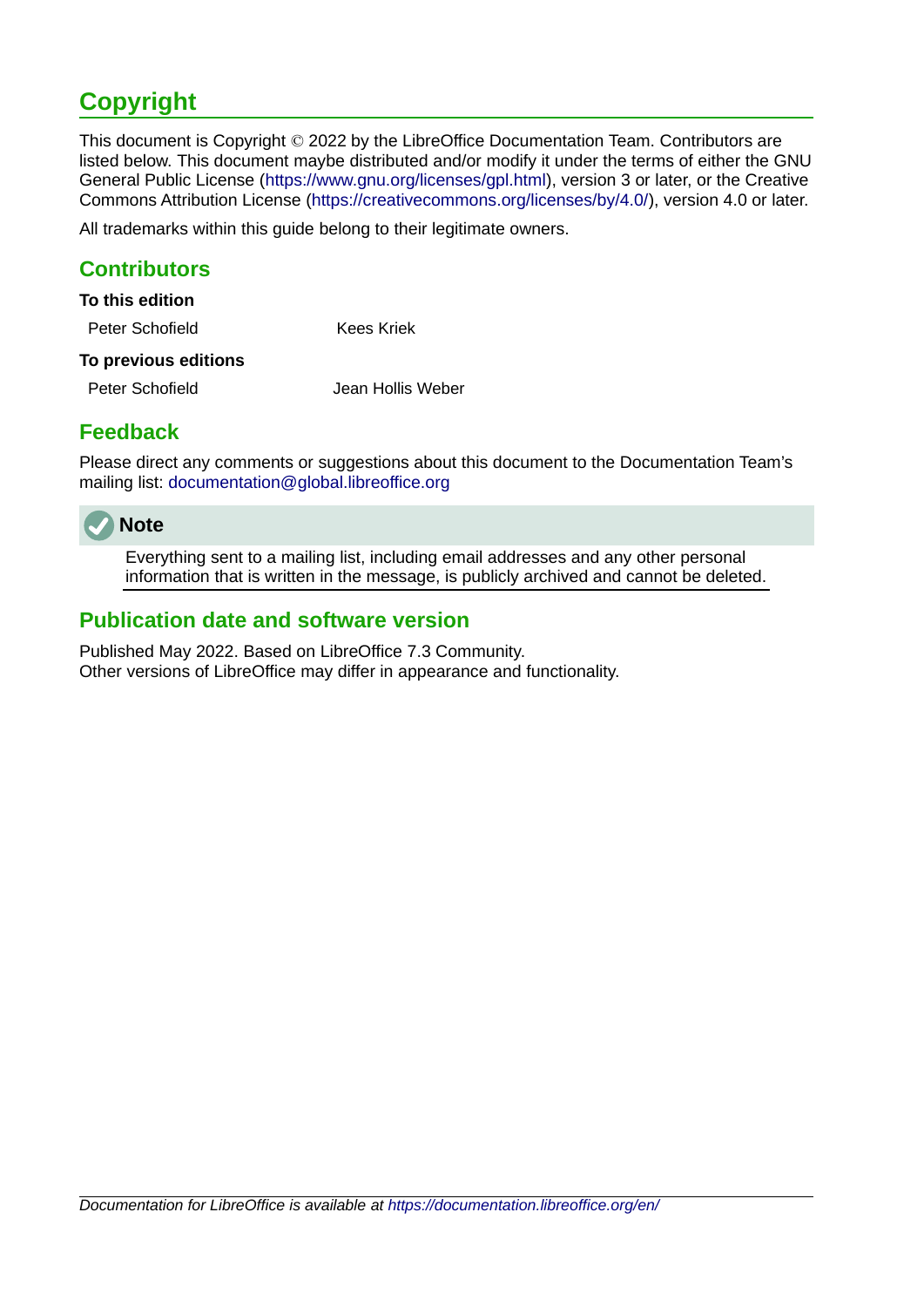## **Contents**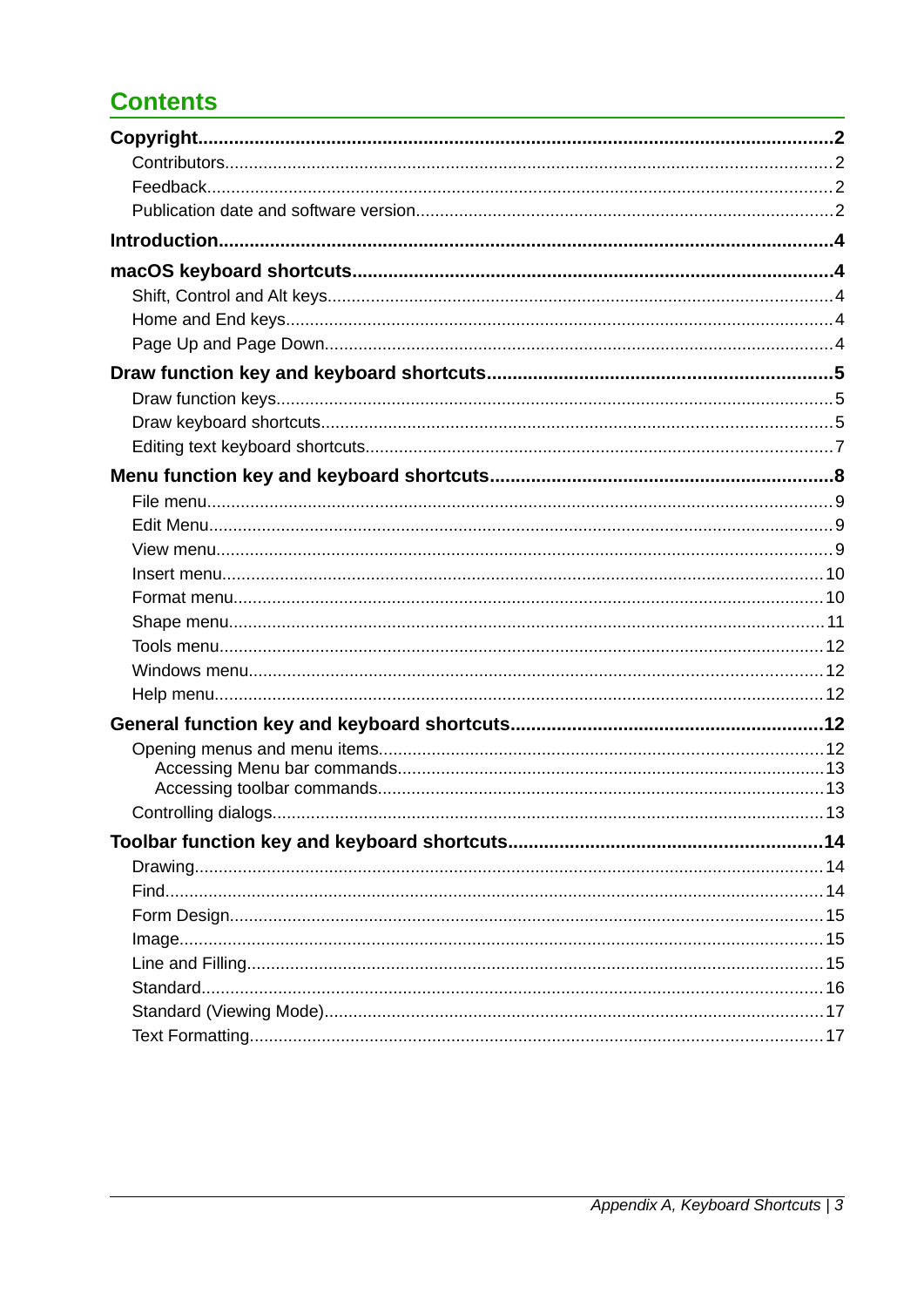## <span id="page-3-4"></span>**Introduction**

LibreOffice can be used without requiring a pointing device, such as a mouse or trackball, by using the keyboard shortcuts that are available in Draw. Tasks as varied and complex as docking and un-docking toolbars and windows, or changing the size or position of objects can all be accomplished with using keyboard shortcuts. Although LibreOffice has an extensive set of keyboard shortcuts, each LibreOffice module has keyboard shortcuts that are specific to that module.

For help with LibreOffice keyboard shortcuts, or using LibreOffice with a keyboard only, search the LibreOffice Help using the "shortcut" or "accessibility" as keywords.

In addition to using keyboard shortcuts that are listed in this appendix, keyboard shortcuts can also be defined. Assign keyboard shortcuts to standard Impress functions or macros and save them for use with Draw only, or with the other modules in LibreOffice. To customize keyboard shortcuts, see the *Getting Started Guide* for more information.

### <span id="page-3-3"></span>**macOS keyboard shortcuts**

Some keystrokes and menu items are different on a macOS computer from those used in Windows or Linux computers. This due to the way the different operating systems work and the different types of keyboards used.

Also, the labelling on the keyboards may vary depending on the age of the computer and style of keyboard being used. The following information shows the most common variations in keyboard shortcuts and keyboard labelling.

#### <span id="page-3-2"></span>**Shift, Control and Alt keys**

| <b>Windows or Linux</b> | macOS                                   |
|-------------------------|-----------------------------------------|
| Control or Ctrl         | ₦ or <i>Cmd</i> or <i>Command</i>       |
| Alt                     | <b>N</b> or <i>Option</i> or <i>Alt</i> |
| Shift or $\hat{U}$      | Shift or $\hat{U}$                      |
| Caps Lock               | <b>≙ or Caps Lock</b>                   |
| Control or Ctrl         | $\hat{C}$ or Control or Ctrl            |

#### <span id="page-3-1"></span>**Home and End keys**

| <b>Windows or Linux</b> | macOS            |
|-------------------------|------------------|
| Home                    | Fn + Left Arrow  |
| Fnd                     | Fn + Right Arrow |

#### <span id="page-3-0"></span>**Page Up and Page Down**

| <b>Windows or Linux</b> | macOS                                                                  |
|-------------------------|------------------------------------------------------------------------|
| Screen Up               | $Fn + Up Arrow$                                                        |
| Page Up                 | $\sum$ or <i>Option</i> or <i>Alt</i> + <i>Fn</i> +<br><b>Up Arrow</b> |
| Screen Down             | Fn + Down Arrow                                                        |
| Page Down               | $\sum$ or <i>Option</i> or <i>Alt</i> + <i>Fn</i> +<br>Down Arrow      |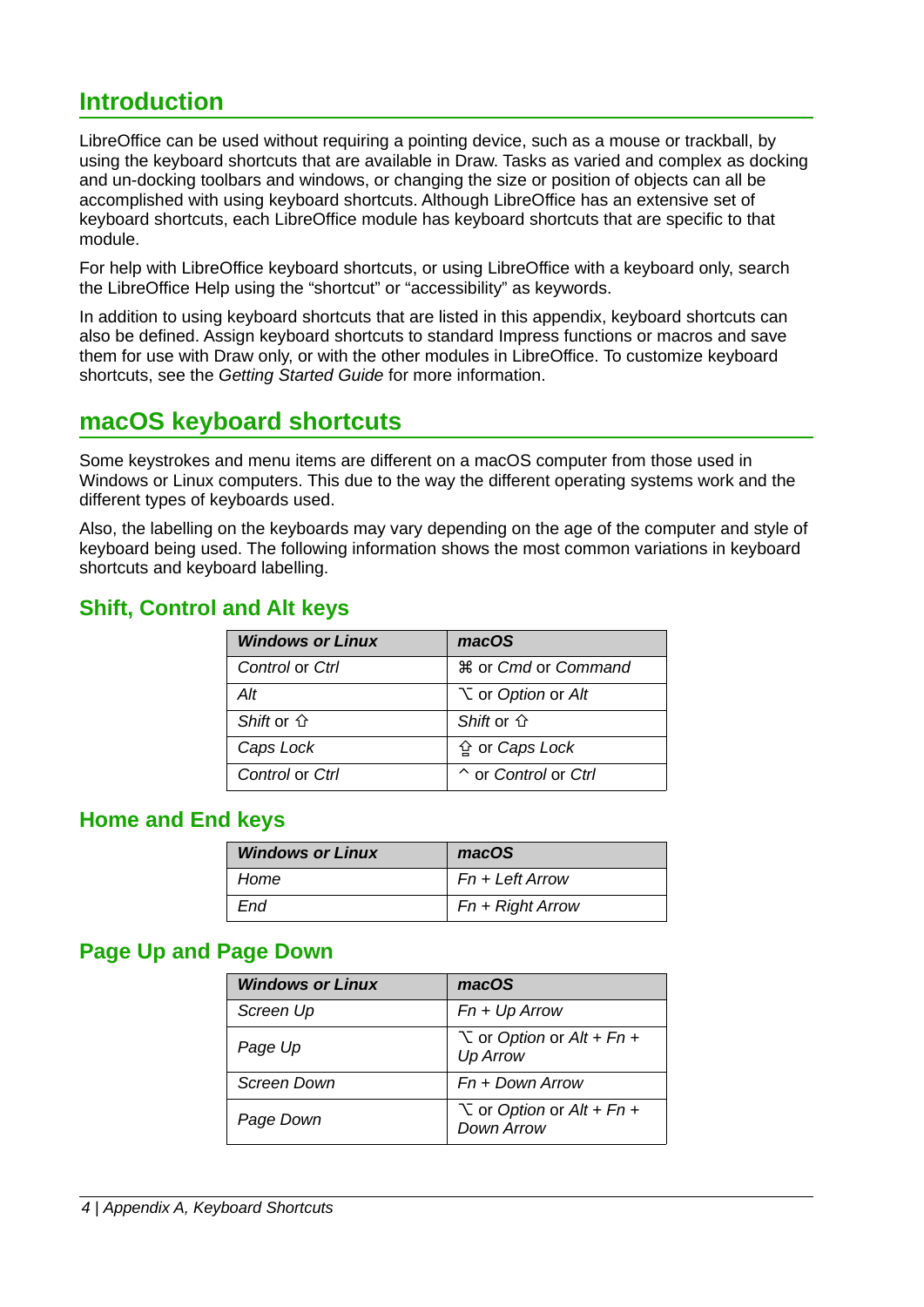

Some keyboard shortcuts are not available for computers using macOS and are indicated in the following tables by a blank cell.

## <span id="page-4-2"></span>**Draw function key and keyboard shortcuts**

## <span id="page-4-1"></span>**Draw function keys**

| <b>Windows</b><br>Linux | macOS                      | <b>Effect</b>                                                                                   |  |
|-------------------------|----------------------------|-------------------------------------------------------------------------------------------------|--|
| F1                      | F1                         | Opens LibreOffice Draw help.                                                                    |  |
| F <sub>2</sub>          | F <sub>2</sub>             | Switches to text edit mode and opens the Text<br>Formatting toolbar.                            |  |
| F <sub>3</sub>          | F <sub>3</sub>             | Enters a group of objects for editing.                                                          |  |
| $Shift + F3$            | $Shift + F3$               | Opens the Duplicate dialog of a selected object.                                                |  |
| $Ctrl + F3$             | $*F3$                      | Exits a group of objects.                                                                       |  |
| F4                      | F4                         | Opens the Position and Size dialog of a selected<br>object.                                     |  |
| F <sub>5</sub>          | F <sub>5</sub>             | Opens the Navigator.                                                                            |  |
| F6                      | F <sub>6</sub>             | Forward navigation of the emphasis within the on<br>screen elements.                            |  |
| $Shift + F6$            | $Shift + F6$               | Backward navigation of the emphasis within the on<br>screen elements.                           |  |
| F7                      | F7                         | Starts the spelling checker. Only available in text<br>editing mode.                            |  |
| $Shift + F7$            | $Shift + F7$               | Switches on or off the automatic spell checking. Only<br>available in text editing mode.        |  |
| $Ctrl + F7$             | $# + F7$                   | Opens the Thesaurus dialog for the language being<br>used. Only available in text editing mode. |  |
| F <sub>8</sub>          | F <sub>8</sub>             | Opens the Edit Points toolbar.                                                                  |  |
| $Ctrl + Shift + F8$     | $\mathcal{H}$ + Shift + F8 | Fits text to frame of a selected object.                                                        |  |
| $Shift + F10$           | $Shift + F10$              | Opens the context menu of a selected object.                                                    |  |
| F11                     | $*T$                       | Opens the Styles deck on the Sidebar.                                                           |  |

## <span id="page-4-0"></span>**Draw keyboard shortcuts**

| <b>Windows</b><br>Linux | macOS            | <b>Effect</b> |
|-------------------------|------------------|---------------|
| $Plus (+)$              | $Fn + Shift + +$ | Zooms in.     |
| Minus $(-)$             | $Fn \leftarrow$  | Zooms out.    |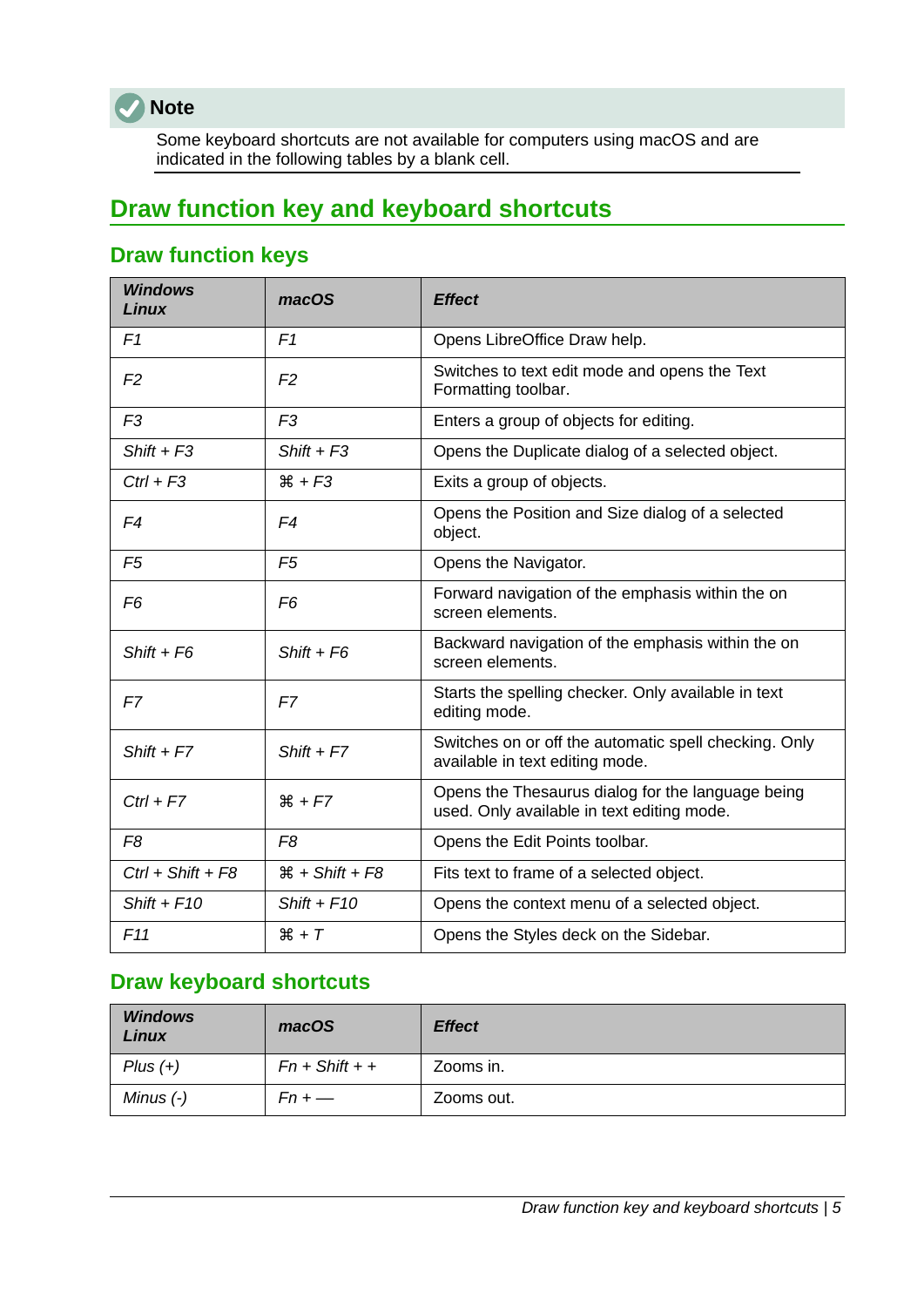| <b>Windows</b><br><b>Linux</b>   | macOS                                   | <b>Effect</b>                                                                                                                   |  |
|----------------------------------|-----------------------------------------|---------------------------------------------------------------------------------------------------------------------------------|--|
| Times $(x)$ on<br>number pad     | Times $(*)$ on<br>numeric<br>keyboard   | Fits the drawing to fill the Workspace view.                                                                                    |  |
| Divide $(\div)$ on<br>number pad | Divide (/) on<br>numeric<br>keyboard    | Zooms in on the selected object.                                                                                                |  |
| $Ctrl + Shift + G$               | $\mathcal{H}$ + Shift + G               | Groups selected objects.                                                                                                        |  |
| $Shift + Crit + Alt$<br>$+ G$    | $\mathcal{H}$ + Shift + $\Gamma$ +<br>G | Ungroups selected group.                                                                                                        |  |
| $Ctrl + click$                   | $\mathcal{H}$ + click                   | Enters a group to edit individual objects in the group.<br>Click outside the group to return to normal view.                    |  |
| $Ctrl + Shift + K$               | $H + Shift + K$                         | Combines selected objects.                                                                                                      |  |
| $Ctrl + Shift + Alt$<br>$+ K$    | $\mathcal{H}$ + Shift + $\Gamma$ + K    | Splits a selected object that has been combined from a<br>group of two or more objects.                                         |  |
| $Ctrl + +$                       | $* + 1$                                 | Brings current selection forward.                                                                                               |  |
| $Ctrl + Shift + +$               | $\mathcal{H}$ + Shift + +               | Brings current selection to the front.                                                                                          |  |
| $Ctrl + -$                       | $* - 36$                                | Sends current selection backward.                                                                                               |  |
| $Ctrl + Shift + -$               | $\mathcal{H}$ + Shift + -               | Sends current selection to the back.                                                                                            |  |
| Page Up                          | $T + Fn + Up$<br>Arrow                  | Switches to previous page. No function on the first<br>page.                                                                    |  |
| Page Down                        | $\Upsilon$ + Fn + Down<br>Arrow         | Switches to next page. No function on the last page.                                                                            |  |
| Ctrl+Page Up                     | $H + Fn + Up$<br>Arrow                  | Switches to previous layer.                                                                                                     |  |
| Ctrl+Page Down                   | $\mathcal{H}$ + Fn + Down<br>Arrow      | Switches to next layer.                                                                                                         |  |
| Arrow                            | Arrow                                   | Moves a selected object in the direction of the arrow.                                                                          |  |
| Ctrl+Arrow                       | Ctrl+Arrow                              | Moves the page view in the direction of the arrow.                                                                              |  |
| <b>Left Arrow</b>                | <b>Left Arrow</b>                       | With Pages Pane selected, switches to the previous<br>page in a drawing. No function on the first page.                         |  |
| <b>Right Arrow</b>               | <b>Right Arrow</b>                      | With Pages Pane selected, switches to the next page<br>in a drawing. No function on the last page.                              |  |
| <b>Shift</b>                     | <b>Shift</b>                            | When selecting objects, adds or removes object to or<br>from a selection of objects.                                            |  |
| <b>Shift</b>                     | <b>Shift</b>                            | Hold down Shift then click and drag a selection handle<br>when resizing an object to maintain the proportions of<br>the object. |  |
| <b>Shift</b>                     | <b>Shift</b>                            | Hold down the Shift key while moving a selected object<br>to constrain the movement in multiples of 45 degrees.                 |  |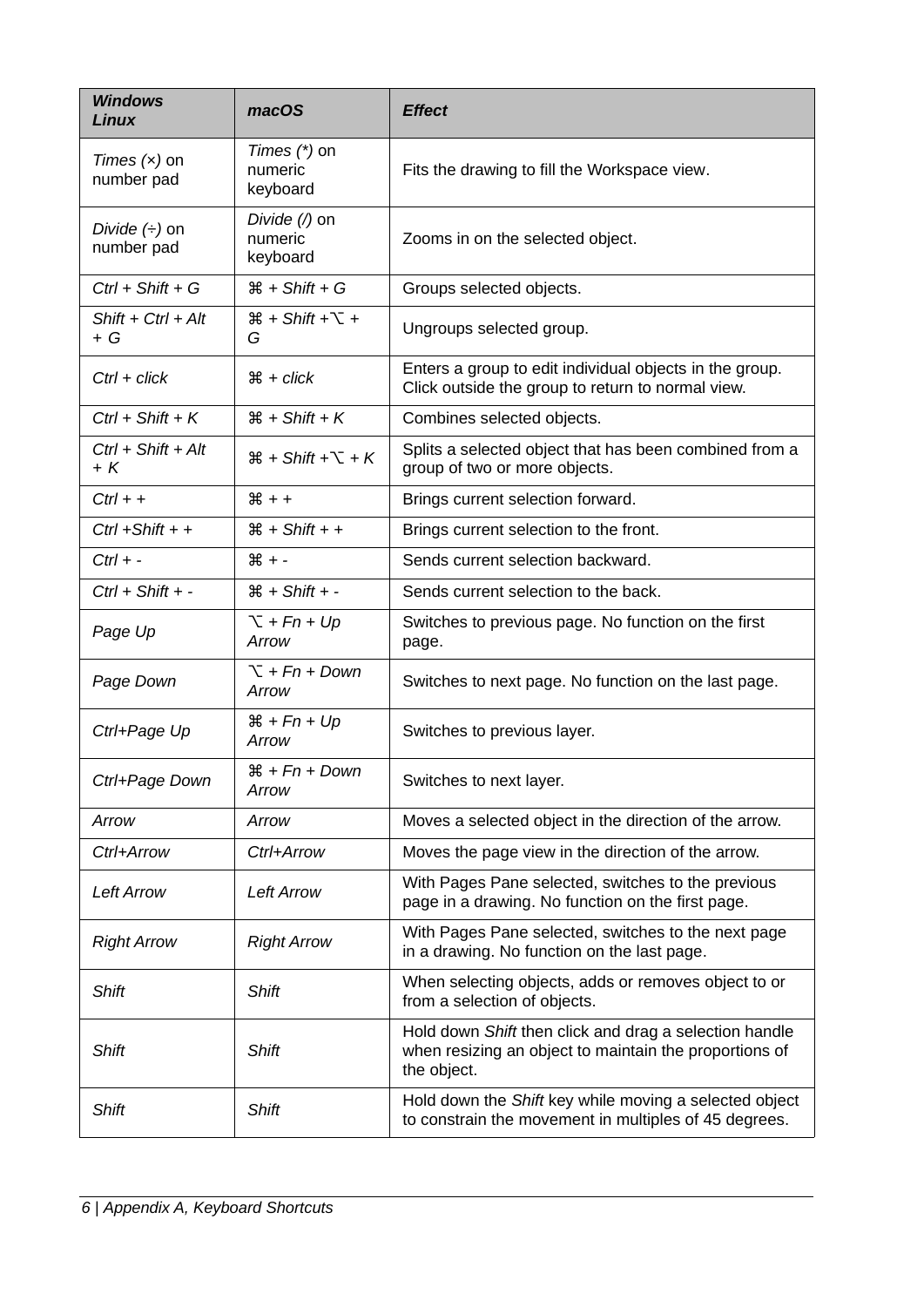| <b>Windows</b><br><b>Linux</b> | macOS                    | <b>Effect</b>                                                                                                                                                                                                                                                                                              |  |
|--------------------------------|--------------------------|------------------------------------------------------------------------------------------------------------------------------------------------------------------------------------------------------------------------------------------------------------------------------------------------------------|--|
| <b>Shift</b>                   | <b>Shift</b>             | Hold down the Shift key before selecting several<br>adjacent objects or characters. Click at the start of a<br>selection, move to the end of the selection.                                                                                                                                                |  |
| Ctrl                           | æ                        | Hold down the Ctrl $(\mathcal{H})$ key, then click and drag a<br>selected object to create a copy of the object. Note that<br>this shortcut works only when the Copy when moving<br>option in LibreOffice > Preferences > LibreOffice<br>Draw > General is enabled (this option is enabled by<br>default). |  |
| Alt                            | $\overline{\mathcal{N}}$ | Hold down the Alt $(\nabla)$ key and draw or resize an object<br>from the centre of the object.                                                                                                                                                                                                            |  |
| Alt                            | $\overline{\mathcal{N}}$ | Hold down the Alt $(\nabla)$ key when selecting an object<br>that is behind the currently selected object.                                                                                                                                                                                                 |  |
| Alt+ Shift                     | $\Upsilon$ + Shift       | Hold down the Alt $(\nabla)$ + Shift keys when selecting an<br>object that is in front of the currently selected object.                                                                                                                                                                                   |  |
| Tab                            | Tab                      | Selects objects in the order in which they were created.                                                                                                                                                                                                                                                   |  |
| $Shift + Tab$                  | $Shift + Tab$            | Selects objects in the reverse order in which they were<br>created.                                                                                                                                                                                                                                        |  |
| Esc                            | Esc                      | Exits current mode.                                                                                                                                                                                                                                                                                        |  |
| Enter                          | Enter                    | Enters text mode if a text object in the drawing is<br>selected.                                                                                                                                                                                                                                           |  |
| Ctrl + Enter                   | $\mathcal{H}$ + Enter    | Inserts a new page after the selected page in a<br>drawing.                                                                                                                                                                                                                                                |  |
| Home                           | $Fn + Left Arrow$        | Selects the first page in a drawing.                                                                                                                                                                                                                                                                       |  |
| End                            | $Fn + Right Arrow$       | Selects the last page in a drawing.                                                                                                                                                                                                                                                                        |  |

## <span id="page-6-0"></span>**Editing text keyboard shortcuts**

| <b>Windows</b><br>Linux   | macOS                     | <b>Effect</b>                                                                                                    |  |
|---------------------------|---------------------------|------------------------------------------------------------------------------------------------------------------|--|
| $Ctrl + -$                | $# + -$                   | Inserts a custom hyphen (soft hyphen) in text at the<br>cursor position.                                         |  |
| $Ctrl + Shift + -$        | $\mathcal{H}$ + Shift + - | Inserts a non-breaking hyphen (hard hyphen) in text at<br>the cursor position.                                   |  |
| $Ctrl + Shift +$<br>Space | $H + Shift +$<br>Space    | Inserts a non-breaking space, which is not used for<br>hyphenation and is not expanded if the text is justified. |  |
| Shift + Enter             | $Shift + Enter$           | Inserts a line break without paragraph change.                                                                   |  |
| Left arrow                | Left arrow                | Moves the cursor one character to the left.                                                                      |  |
| $Shift + Left arrow$      | Shift + Left arrow        | Moves the cursor one character to the left and selects<br>the character.                                         |  |
| Ctrl + Left arrow         | $\tau$ + Left arrow       | Moves the cursor to the beginning of the previous<br>word.                                                       |  |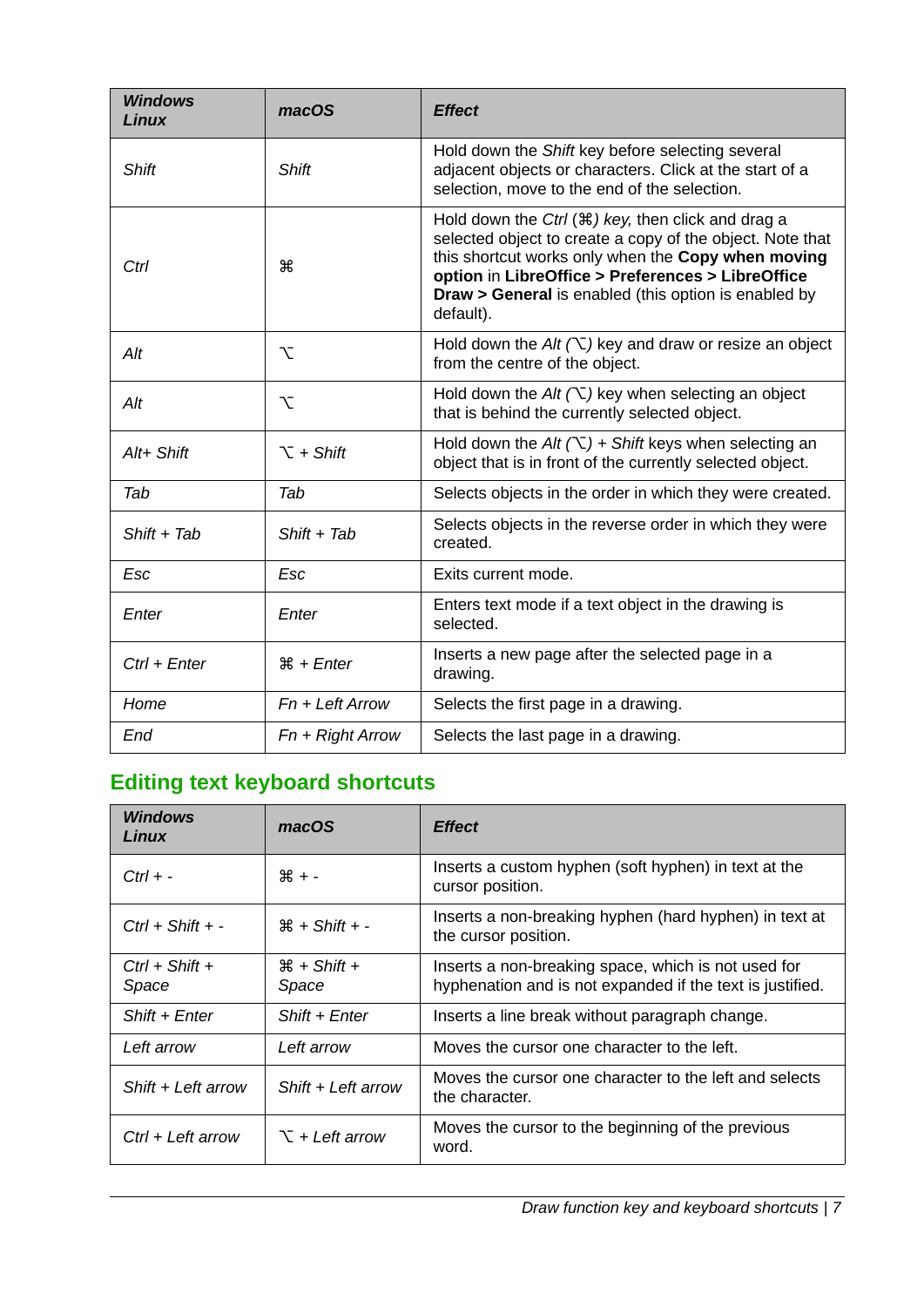| <b>Windows</b><br><b>Linux</b>           | macOS                               | <b>Effect</b>                                                                                                                                           |  |
|------------------------------------------|-------------------------------------|---------------------------------------------------------------------------------------------------------------------------------------------------------|--|
| $Ctrl + Shift + Left$<br>arrow           | $\Upsilon$ + Shift + Left<br>arrow  | Moves the cursor to the left and selects the word on<br>the left.                                                                                       |  |
| <b>Right arrow</b><br><b>Right arrow</b> |                                     | Moves the cursor one character to the right.                                                                                                            |  |
| Shift + Right<br>arrow                   | Shift + Right<br>arrow              | Moves the cursor one character to the right and selects<br>the character.                                                                               |  |
| Ctrl + Right arrow                       | $\Upsilon$ + Right arrow            | Moves the cursor to the beginning of the next word.                                                                                                     |  |
| $Ctrl + Shift +$<br><b>Right arrow</b>   | $\Upsilon$ + Shift + Right<br>arrow | Moves the cursor to the right and selects the word on<br>the right.                                                                                     |  |
| Up arrow                                 | Up arrow                            | Moves the cursor up one line.                                                                                                                           |  |
| Shift $+$ Up arrow                       | Shift + $Up$ arrow                  | Moves the cursor up one line in the text and selects<br>the lines of text.                                                                              |  |
| $Ctrl + Up arrow$                        | $\Upsilon$ + Up arrow               | Moves the cursor to the beginning of the paragraph.                                                                                                     |  |
| $Ctrl + Shift + Up$<br>arrow             | $\Upsilon$ + Shift + Up<br>arrow    | Moves the cursor to the beginning of the paragraph.<br>Selects the text in the paragraph from the cursor<br>position to the beginning of the paragraph. |  |
| Down arrow                               | Down arrow                          | Moves the cursor down one line.                                                                                                                         |  |
| Shift + Down<br>arrow                    | $\Upsilon$ + Down arrow             | Moves the cursor down one line in the text and selects<br>the lines of text.                                                                            |  |
| Ctrl + Down<br>arrow                     | $\mathcal{H}$ + Down arrow          | Moves the cursor to the end of the paragraph.                                                                                                           |  |
| $Ctrl + Shift +$<br>Down arrow           | $\tau$ + Shift +<br>Down arrow      | Moves the cursor to the end of the paragraph. Selects<br>the text in the paragraph from the cursor position to the<br>end of the paragraph.             |  |
| Ctrl + Backspace                         | $\mathcal{H}$ + Backspace           | Deletes the text from the cursor position to the<br>beginning of the word.                                                                              |  |
| $Ctrl + Shift +$<br>Backspace            | $# + Shift +$<br>Backspace          | Deletes the text from the cursor position to the<br>beginning of the sentence.                                                                          |  |

## <span id="page-7-0"></span>**Menu function key and keyboard shortcuts**

The function key and keyboard shortcuts listed in the following tables are available in each menu category on the Menu bar. The tables give the menu item or sub-item, operating system validity, and the effect or purpose of the shortcut.



The menus listed below are in the same order as displayed on the Menu bar from left to right.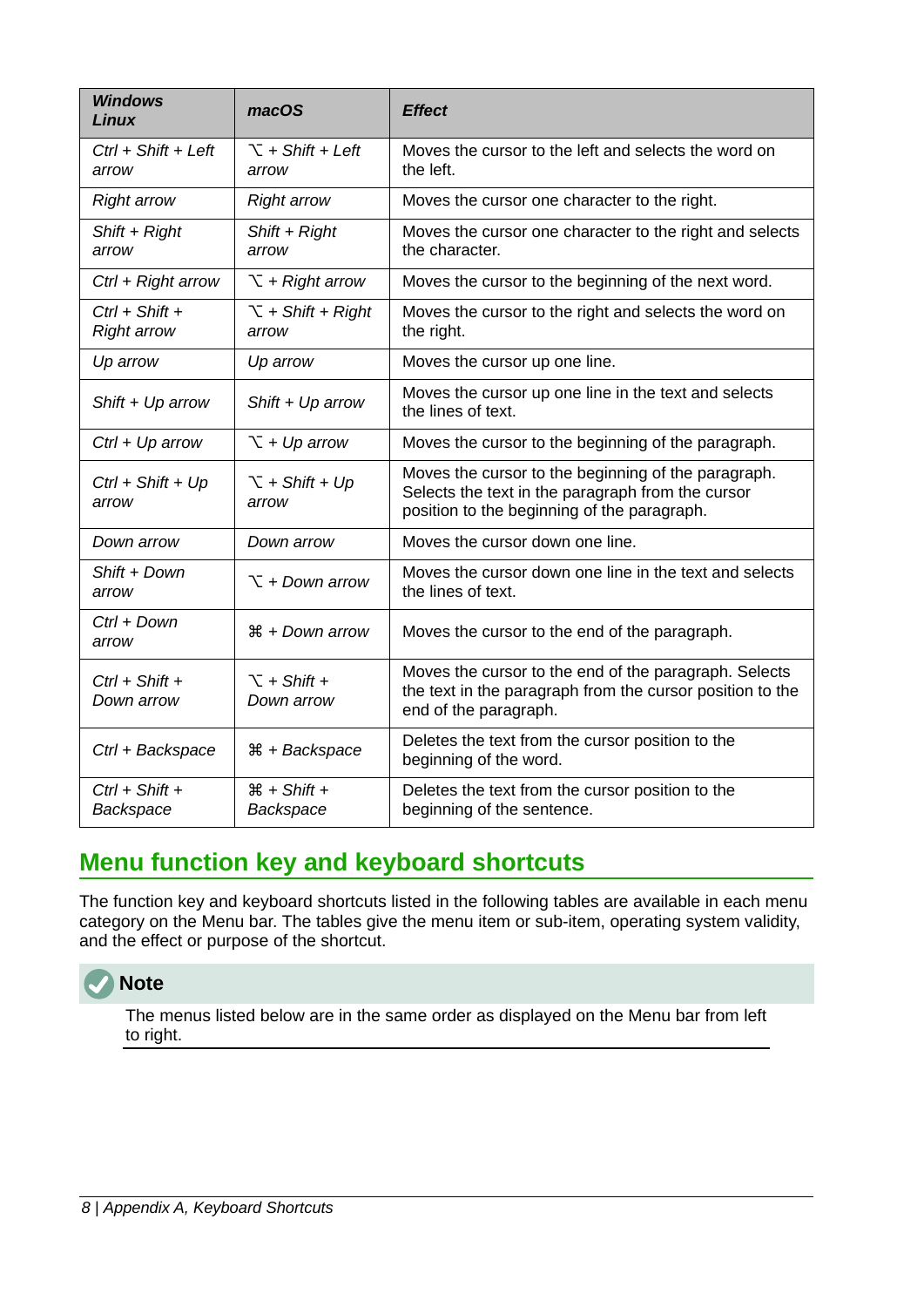#### <span id="page-8-2"></span>**File menu**

| Menu item or<br>sub-item | <b>Windows</b><br>Linux | macOS           | <b>Effect</b>                                                                                                          |
|--------------------------|-------------------------|-----------------|------------------------------------------------------------------------------------------------------------------------|
| Open                     | $Ctrl + O$              | $*$ 0           | Opens the <b>Open</b> file browser allowing<br>navigation to a folder and file selection.                              |
| Save                     | $Ctrl + S$              | $*S$            | Saves the open drawing.                                                                                                |
| Save As                  | $Ctrl + Shift + S$      | $H + Shift + S$ | Opens the <b>Save as</b> file browser<br>allowing navigation to a folder and<br>saving the open drawing as a new file. |
| Print                    | $Ctrl + P$              | $H + P$         | Opens the <b>Print</b> dialog allowing<br>selection of how the drawing is printed.                                     |

#### <span id="page-8-1"></span>**Edit Menu**

| Menu item or<br>sub-item            | <b>Windows</b><br>Linux | macOS                     | <b>Effect</b>                                                                                                                       |
|-------------------------------------|-------------------------|---------------------------|-------------------------------------------------------------------------------------------------------------------------------------|
| Undo                                | $Ctrl + Z$              | $*Z$                      | Undoes the previous editing action.                                                                                                 |
| Redo                                | $Ctrl + Y$              | $H + Y$                   | Reverses the action of the last <b>Undo</b><br>command.                                                                             |
| Cut                                 | $Ctrl + X$              | $* \times$                | Deletes the selected object and places<br>it on the clipboard.                                                                      |
| Copy                                | $Ctrl + C$              | $*C$                      | Copies the selected object to the<br>clipboard.                                                                                     |
| Paste                               | $Ctrl + V$              | $*V$                      | Places the object on the clipboard into<br>the drawing.                                                                             |
| Paste Special<br>> Paste<br>Special | $Ctrl + Shift + V$      | $\mathcal{H}$ + Shift + V | Pastes the contents of the clipboard at<br>the cursor position in a format that is<br>specified using the Paste Special<br>dialog.  |
| Select All                          | $Ctrl + A$              | $# + A$                   | Selects all objects in a drawing.                                                                                                   |
| Points                              | F <sub>8</sub>          | F <sub>8</sub>            | Opens the Edit Points toolbar if there is<br>an object on the drawing that uses<br>editable points, for example a freeform<br>line. |

#### <span id="page-8-0"></span>**View menu**

| <b>Menu</b> item or<br>sub-item | <b>Windows</b><br>Linux | macOS                     | <b>Effect</b>                                       |
|---------------------------------|-------------------------|---------------------------|-----------------------------------------------------|
| <b>Rulers</b>                   | $Ctrl + Shift + R$      | $\mathcal{H}$ + Shift + R | Switches the rulers off and on in the<br>Workspace. |
| Sidebar                         | $Ctrl + F5$             | $*F5$                     | Opens or closes the Sidebar.                        |
| <b>Styles</b>                   | F <sub>11</sub>         | $H + T$                   | Opens or closes the Styles deck on the<br>Sidebar.  |
| Navigator                       | F5                      | F5                        | Opens the <b>Navigator</b> .                        |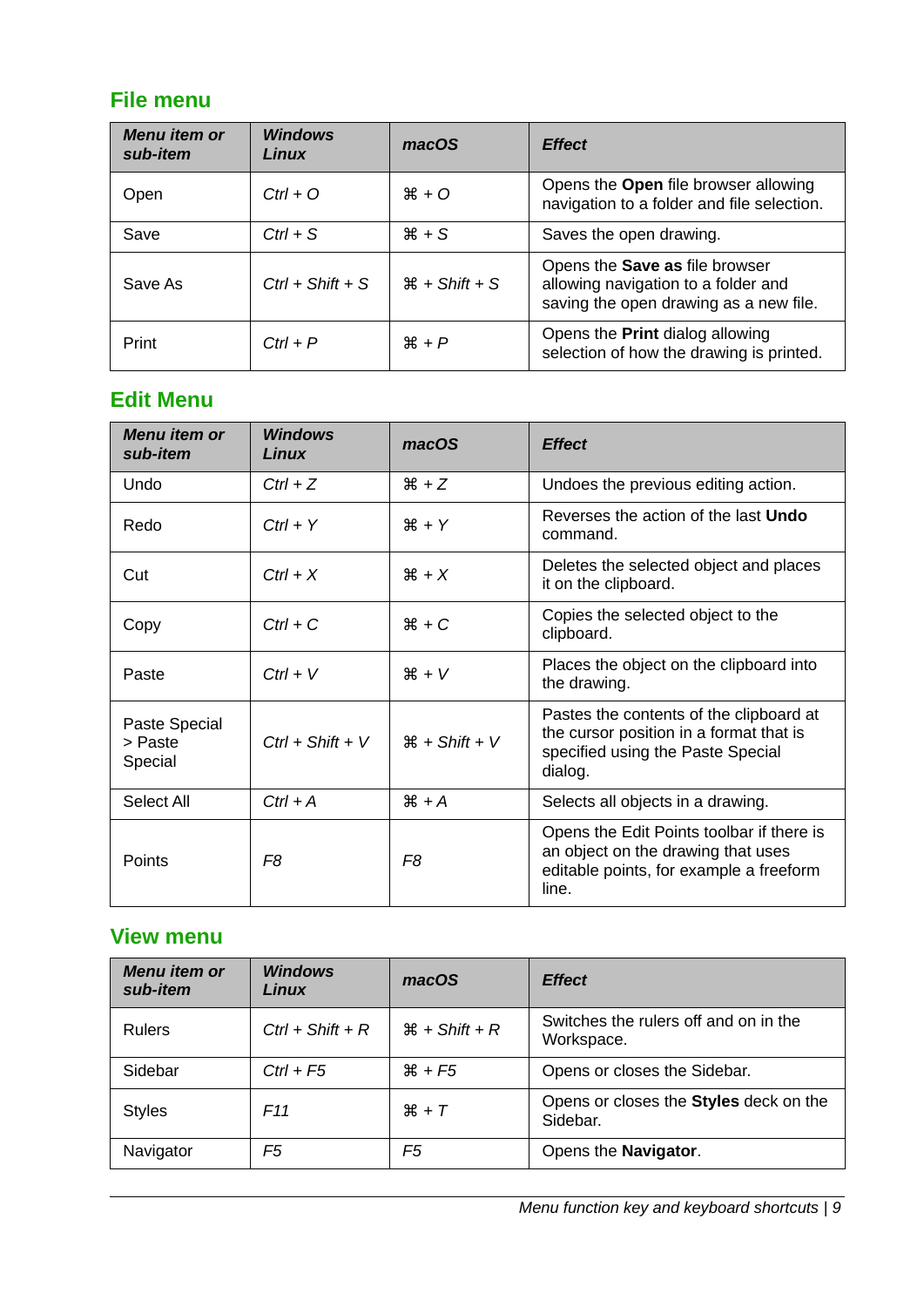#### <span id="page-9-1"></span>**Insert menu**

| Menu item or<br>sub-item                                     | <b>Windows</b><br>Linux   | macOS                    | <b>Effect</b>                                                        |
|--------------------------------------------------------------|---------------------------|--------------------------|----------------------------------------------------------------------|
| Text Box                                                     | F <sub>2</sub>            | F <sub>2</sub>           | Switches to text edit mode and opens<br>the Text Formatting toolbar. |
| <b>Hyperlink</b>                                             | $Ctrl + K$                | $H + K$                  | Opens the Hyperlink dialog.                                          |
| Comment                                                      | $Ctrl + Alt + C$          | $* + \tau + C$           | Inserts a new comment box onto the<br>selected page.                 |
| Formatting<br>$Mark$ > Insert<br>non-breaking<br>space       | $Ctrl + Shift +$<br>Space | $H + Shift +$<br>Space   | Inserts a non-breaking space at the<br>cursor position.              |
| Formatting<br>$Mark$ > Insert<br>Narrow<br>No-break<br>Space | $Alt + Shift +$<br>Space  | $Alt + Shift +$<br>Space | Inserts a narrow non-breaking space at<br>the cursor position.       |
| Formatting<br>Mark $>$<br>No-width<br><b>Optional Break</b>  | $Ctrl + /$                | $*$ /                    | Inserts a narrow no-width optional break<br>at the cursor position.  |

### <span id="page-9-0"></span>**Format menu**

| Menu item or<br>sub-item    | <b>Windows</b><br>Linux | macOS           | <b>Effect</b>                                                                            |
|-----------------------------|-------------------------|-----------------|------------------------------------------------------------------------------------------|
| Text > Bold                 | $Ctrl + B$              | $H + B$         | Applies <b>Bold</b> format to selected text.                                             |
| $Text$ > Italic             | $Ctrl + I$              | $*1$            | Applies <i>Italic</i> format to selected text.                                           |
| Text ><br>Superscript       | $Ctrl + Shift + P$      | $H + Shift + P$ | Reduces the font size of the selected<br>text and raises the text above the<br>baseline. |
| Text ><br>Subscript         | $Ctrl + Shift + B$      | $H + Shift + B$ | Reduces the font size of the selected<br>text and lowers the text below the<br>baseline. |
| Text > Increase<br>Size     | $Ctrl + ]$              | $*1$            | Increases the point size of selected text.                                               |
| Text<br>Decrease Size       | $Ctrl + [$              | $*1 + 36$       | Decreases the point size of selected<br>text.                                            |
| Spacing > Line<br>Spacing 1 | $Ctrl + 1$              | $*1$            | Sets the line spacing in a paragraph to<br>a single line.                                |
| Spacing Line<br>Spacing 5   | $Ctrl + 5$              | $*5$            | Sets the line spacing in a paragraph to<br>one and half lines.                           |
| Spacing > Line<br>Spacing 2 | $Ctrl + 2$              | $*2$            | Sets the line spacing in a paragraph to<br>two lines.                                    |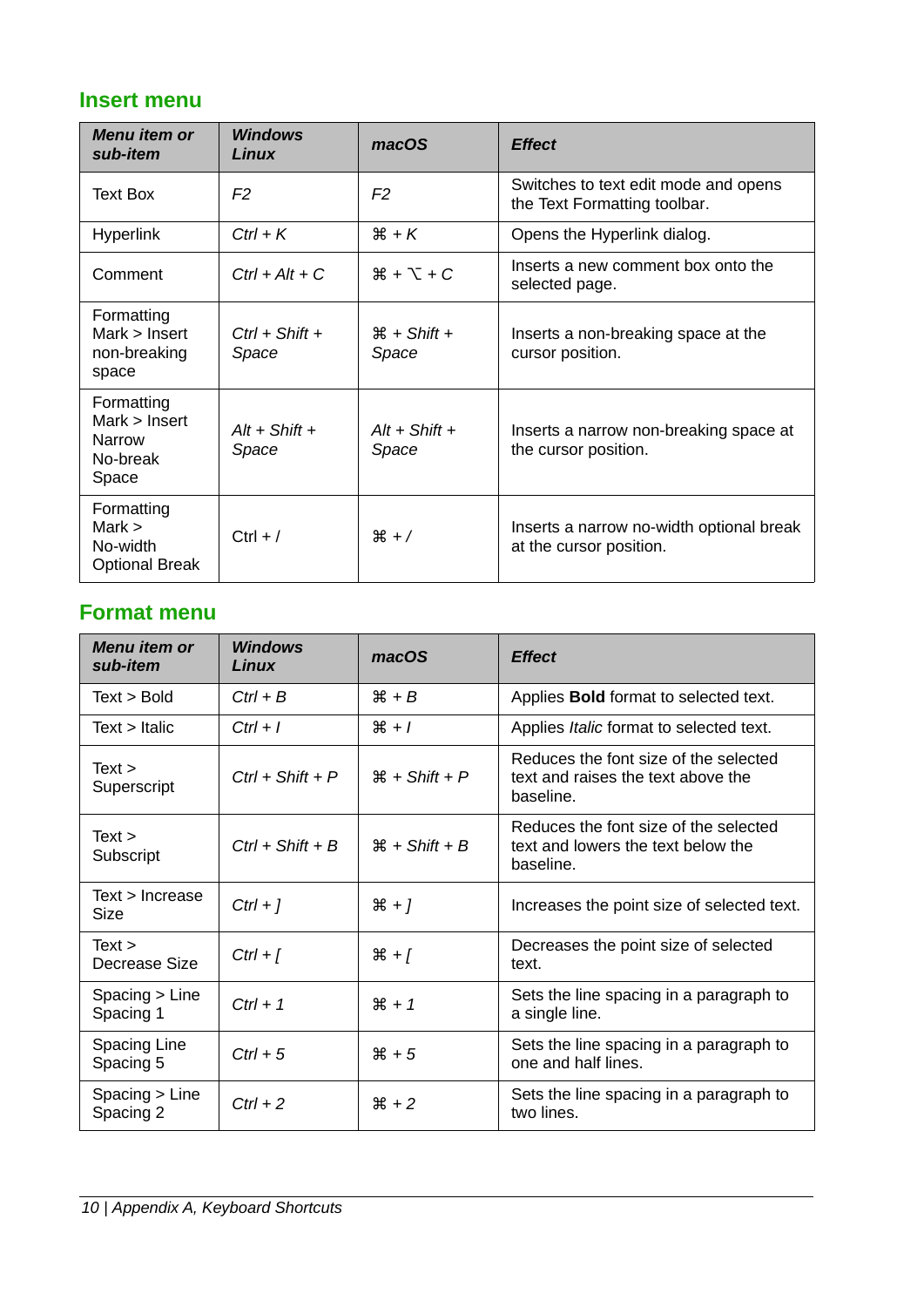| Menu item or<br>sub-item          | <b>Windows</b><br>Linux | macOS             | <b>Effect</b>                                                            |
|-----------------------------------|-------------------------|-------------------|--------------------------------------------------------------------------|
| Align Text ><br>Left              | $Ctrl + L$              | $# + L$           | Sets the paragraph alignment to left<br>aligned.                         |
| Align Text ><br>Center            | $Ctrl + E$              | $H + E$           | Sets the paragraph alignment to center<br>aligned.                       |
| Align Text ><br>Right             | $Ctrl + R$              | $\mathcal{H} + R$ | Sets the paragraph alignment to right<br>aligned.                        |
| Align Text ><br><b>Justified</b>  | $Ctrl + J$              | $*J$              | Sets the paragraph alignment to<br>justified.                            |
| <b>Clear Direct</b><br>Formatting | $Ctrl + M$              | $Ctrl + M$        | Removes direct formatting that has<br>been applied without using styles. |
| Styles ><br>Manage Styles         | F11                     | $H + T$           | Opens or closes the Styles deck on the<br>Sidebar.                       |
| Position and<br>Size              | F4                      | F4                | Opens the Position and Size dialog of a<br>selected object.              |

## <span id="page-10-0"></span>**Shape menu**

| Menu item or<br>sub-item               | <b>Windows</b><br>Linux       | macOS                       | <b>Effect</b>                                                                                                             |
|----------------------------------------|-------------------------------|-----------------------------|---------------------------------------------------------------------------------------------------------------------------|
| Arrange $>$<br><b>Bring to Front</b>   | $Ctrl + Shift + +$            | $\mathcal{H}$ + Shift + +   | Moves a selected object to the front of<br>other objects.                                                                 |
| Arrange $>$<br><b>Bring Forward</b>    | $Ctrl + +$                    | $# + +$                     | Moves a selected object in front of the<br>forward object.                                                                |
| Arrange $>$<br>Send<br><b>Backward</b> | $Ctrl + -$                    | $* -$                       | Moves a selected object behind the<br>backward object.                                                                    |
| Arrange $>$<br>Send to Back            | $Ctrl + Shift + -$            | $H + Shift + -$             | Moves a selected object to the back of<br>other objects.                                                                  |
| Group > Group                          | $Ctrl + Shift + G$            | $H + Shift + G$             | Groups selected objects.                                                                                                  |
| Group ><br>Ungroup                     | $Ctrl + Alt +$<br>$Shift + G$ | $H + \Sigma + Shift +$<br>G | Ungroups selected group.                                                                                                  |
| Group > Enter<br>Group                 | F <sub>3</sub>                | F <sub>3</sub>              | Enters a group of objects for editing.                                                                                    |
| Group > Ext<br>Group                   | $Ctrl + F3$                   | $# + F3$                    | Exits a group of objects.                                                                                                 |
| Duplicate                              | $Shift + F3$                  | $Shift + F3$                | When an object is selected, opens the<br>Duplicate dialog, which provides options<br>for duplicating the selected object. |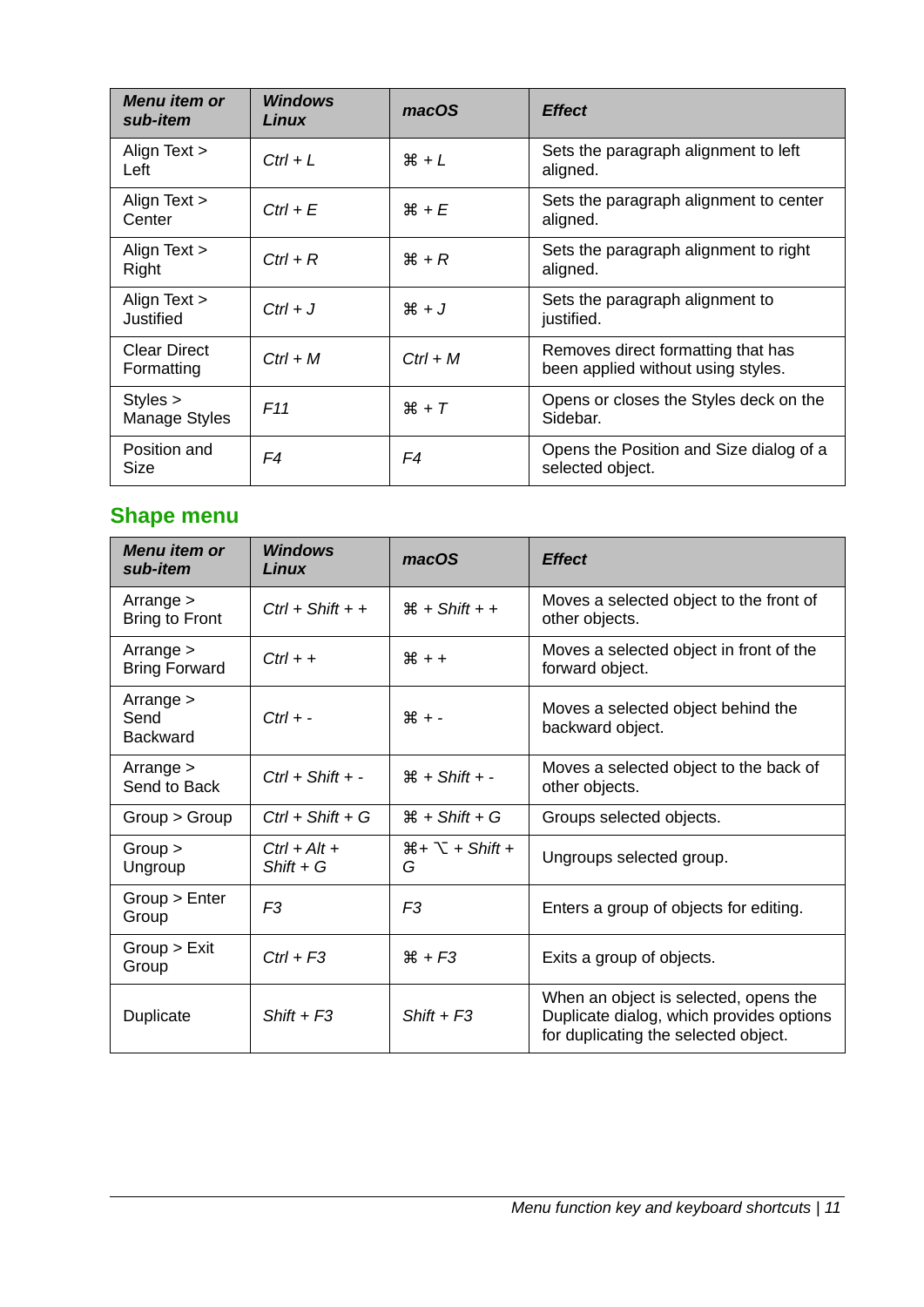### <span id="page-11-4"></span>**Tools menu**

| Menu item or<br>sub-item           | <b>Windows</b><br>Linux | macOS                    | <b>Effect</b>                                                                                      |
|------------------------------------|-------------------------|--------------------------|----------------------------------------------------------------------------------------------------|
| Spelling                           | F7                      |                          | Starts spelling checker. Only available<br>in text editing mode.                                   |
| <b>Automatic Spell</b><br>Checking | $Shift + F7$            | $Shift + F7$             | Switches on or off the automatic spell<br>checking. Only available in text editing<br>mode.        |
| Thesaurus                          | $Ctrl + F7$             | $# + F7$                 | Opens the thesaurus dialog for the<br>language being used. Only available in<br>text editing mode. |
| Extension<br>Manager               | $Ctrl + Alt + E$        | $H + Alt + E$            | Opens the Extension Manager dialog.                                                                |
| Options                            | $Alt + F12$             | $\mathcal{H}$ +, (comma) | Opens the Options LibreOffice dialog.                                                              |

#### <span id="page-11-3"></span>**Windows menu**

| Menu item or<br>sub-item | <b>Windows</b><br>Linux | macOS   | <b>Effect</b>                                                                 |
|--------------------------|-------------------------|---------|-------------------------------------------------------------------------------|
| Closes Window            | $Ctrl + W$              | $*$ + W | Closes the active window. If there is<br>only one window, closes LibreOffice. |

## <span id="page-11-2"></span>**Help menu**

| Menu item or<br>sub-item | <b>Windows</b><br>Linux | macOS | <b>Effect</b>                                                    |
|--------------------------|-------------------------|-------|------------------------------------------------------------------|
| LibreOffice<br>Help      | F1                      | F1    | Opens your browser application at the<br>LibreOffice Help pages. |

## <span id="page-11-1"></span>**General function key and keyboard shortcuts**

## <span id="page-11-0"></span>**Opening menus and menu items**

| <b>Windows</b><br>Linux                                        | macOS | <b>Effect</b>                                                                                                                                                                                                                                                                                                                                                                                                                                                                                                                                        |
|----------------------------------------------------------------|-------|------------------------------------------------------------------------------------------------------------------------------------------------------------------------------------------------------------------------------------------------------------------------------------------------------------------------------------------------------------------------------------------------------------------------------------------------------------------------------------------------------------------------------------------------------|
| $Alt + < ?>$<br>(Windows only)<br>$F6 + \le 2$<br>(Linux only) |       | Press the Alt key first, then select the underlined character<br>of the menu to be opened. The is the underlined<br>character in the menu. For example, Alt+F opens the File<br>menu.<br>With the menu open, menu items have an underlined<br>character. To access these menu items directly, press the<br>underlined character key. Where two menu items have the<br>same underlined character, press the character key again<br>to move to the next item.<br>If an item in a menu has no underlined character, click on<br>the menu item directly. |
| Esc                                                            | Esc   | Closes an open menu.                                                                                                                                                                                                                                                                                                                                                                                                                                                                                                                                 |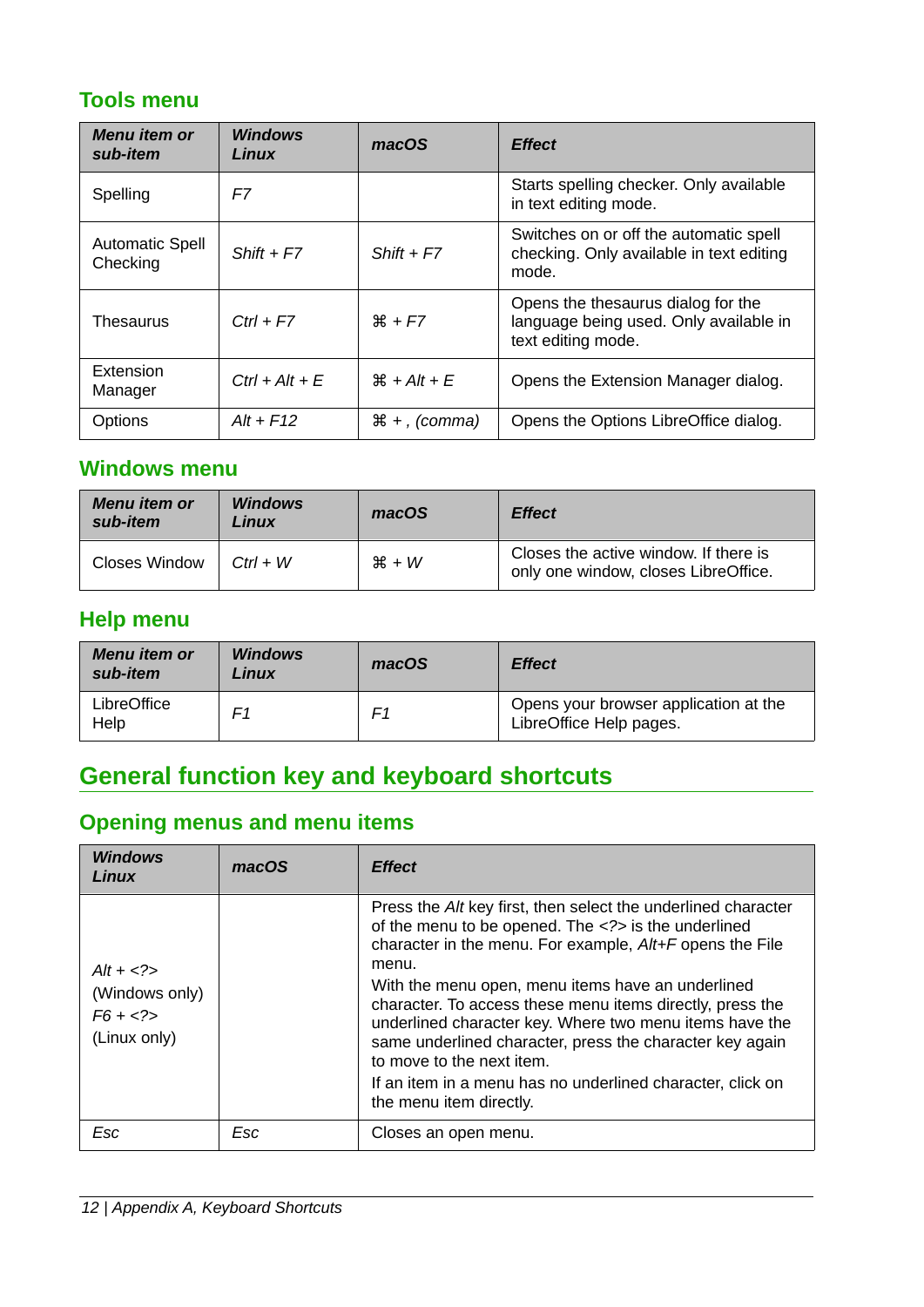| <b>Windows</b><br>Linux | macOS        | <b>Effect</b>                                                                                                                                                                                                                                |
|-------------------------|--------------|----------------------------------------------------------------------------------------------------------------------------------------------------------------------------------------------------------------------------------------------|
| F6                      | F6           | Repeatedly pressing F6 cycles the focus through the<br>following objects:<br>Menu bar (Windows and Linux operating systems only)<br>Each toolbar from top to bottom and from left to right<br>Each free window from left to right<br>Drawing |
| $Shift + F6$            | $Shift + F6$ | Repeatedly pressing Shift+F6 cycles the focus in the<br>opposite direction.                                                                                                                                                                  |
| $Ctrl + F6$             | $Ctrl + F6$  | Cycles the focus back to the drawing.                                                                                                                                                                                                        |
| F10                     |              | Switches the access on or off for the Menu bar.                                                                                                                                                                                              |

#### <span id="page-12-2"></span>*Accessing Menu bar commands*

- Press *F6* to select the first item on the Menu bar (the File menu).
- Press the right arrow to select the next menu to the right.
- Press the left arrow to select the previous menu to the left.
- Press the *Home* and *End* keys to select the first or last item on the Menu bar.
- Press the down arrow to open a selected menu. An additional press on the down arrow or up arrow moves the selection through the menu commands.
- Press the right arrow to open any submenus on the selected menu. Submenus are indicated by a triangle  $\blacktriangleright$  next to the menu item.
- Press *Enter* to execute the selected menu command.

#### <span id="page-12-1"></span>*Accessing toolbar commands*

- Press F6 repeatedly until the first tool on a toolbar is selected.
- Use the right and left arrows to select a tool on a horizontal toolbar, or the up and down arrows to select a tool on a vertical toolbar.
- Press the *Home* key to select the first tool on a toolbar, or the *End* key to select the last tool on a toolbar.
- Press *Enter* to activate the selected tool.
- Press the right arrow to open any sub-toolbar on the selected toolbar. Sub-toolbars are indicated by a triangle  $\blacktriangledown$  next to the tool.
- Keep pressing the right arrow to select a tool on a sub-toolbar.
- Press *Ctrl+Enter* to insert the selected draw object. The draw object is placed in the center of the drawing, with a predefined size.

#### <span id="page-12-0"></span>**Controlling dialogs**

When any dialog is opened, one element (for example a button or option field) indicates it has focus by highlighting, a check mark, or a dotted box around the field or button name.

| <b>Windows</b><br>Linux | <b>Effect</b>                                                                                                    |
|-------------------------|------------------------------------------------------------------------------------------------------------------|
| Enter                   | Activates the selected option. Where no option is selected, <i>Enter</i> is<br>the equivalent to clicking on OK. |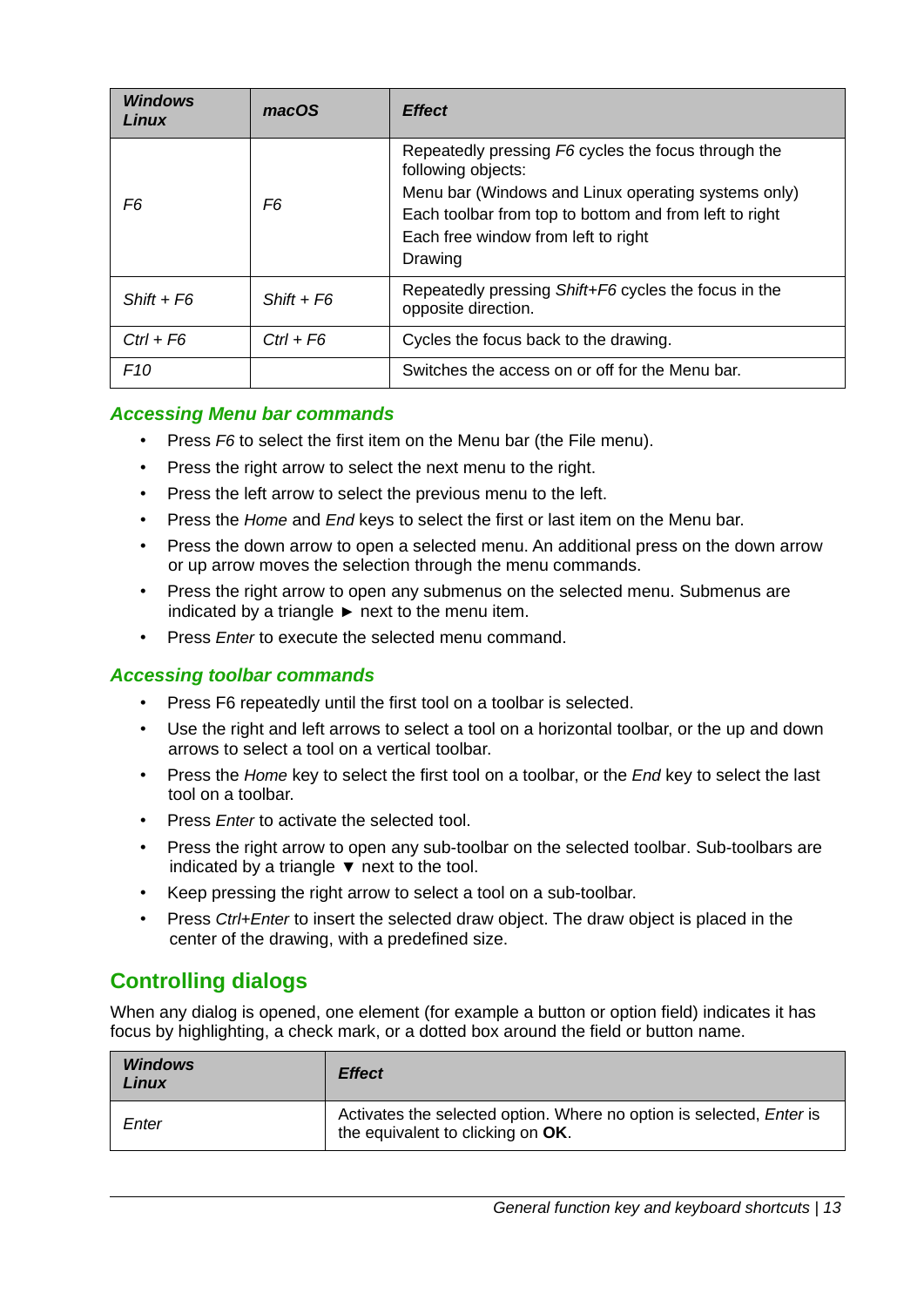| <b>Windows</b><br>Linux  | <b>Effect</b>                                                                                                                            |
|--------------------------|------------------------------------------------------------------------------------------------------------------------------------------|
| Esc                      | Closes a dialog without saving any changes made while it was<br>open, the equivalent to selecting Cancel.                                |
| Up or down arrow keys    | Moves focus up and down a list.<br>Increases or decreases the value of a variable.<br>Moves focus vertically within a section of dialog. |
| Left or right arrow keys | Moves focus horizontally within a section of a dialog.                                                                                   |
| Tab                      | Advances focus to the next section or element of a dialog.                                                                               |
| $Shift + Tab$            | Moves the focus to the previous section or element in a dialog.                                                                          |
| Alt + Down Arrow         | Shows the options available in a drop-down list.                                                                                         |
| Spacebar                 | Checks or selects an empty checkbox.<br>Clears or deselects a checked checkbox.                                                          |

## <span id="page-13-2"></span>**Toolbar function key and keyboard shortcuts**

Draw provides several toolbars for the creation and editing of drawings. Some tools on the Draw toolbars can be activated using a function key or keyboard shortcut.

#### **Note**

The Draw toolbars are listed in the same order displayed in the context menu that is opened by going to **View > Toolbars** on the Menu bar.

#### <span id="page-13-1"></span>**Drawing**

| Tool name              | <b>Windows</b><br><b>Linux</b><br>macOS | <b>Effect</b>                                                                                                                    |
|------------------------|-----------------------------------------|----------------------------------------------------------------------------------------------------------------------------------|
| <b>Insert Text Box</b> | F2                                      | Switches to text edit mode and opens the Text Formatting<br>toolbar.                                                             |
| <b>Edit Points</b>     | F8                                      | Opens the Edit Points toolbar if there is an object on the<br>drawing that uses editable points, for example a freeform<br>line. |

#### <span id="page-13-0"></span>**Find**

| <b>Tool name</b>    | <b>Windows</b><br>Linux | macOS            | <b>Effect</b>                                             |
|---------------------|-------------------------|------------------|-----------------------------------------------------------|
| Find and<br>Replace | $Ctrl + H$              | $H + \nabla + H$ | Finds and replaces all instances of text<br>in a drawing. |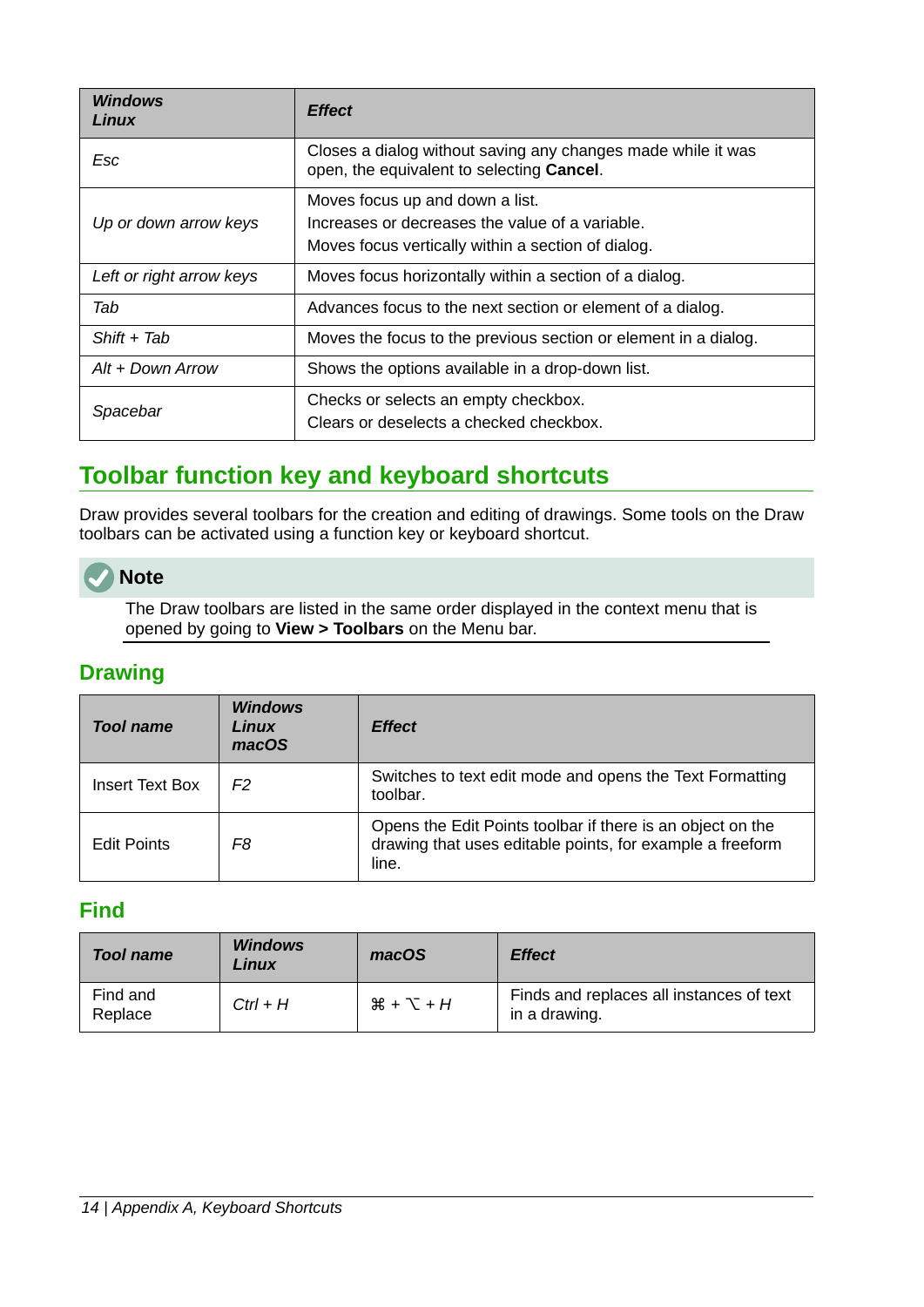## <span id="page-14-2"></span>**Form Design**

| <b>Tool name</b>   | <b>Windows</b><br>Linux       | macOS                       | <b>Effect</b>                                             |
|--------------------|-------------------------------|-----------------------------|-----------------------------------------------------------|
| Bring to Front     | $Ctrl + Shift + +$            | $H + Shift + +$             | Moves a selected object to the front of<br>other objects. |
| Send to Back       | $Ctrl + Shift + -$            | $H + Shift + -$             | Moves a selected object to the back of<br>other objects.  |
| Group              | $Ctrl + Shift + G$            | $\mathcal{H}$ + Shift + G   | Groups selected objects.                                  |
| Ungroup            | $Ctrl + Alt +$<br>$Shift + G$ | $H + \Sigma + Shift +$<br>G | Ungroups selected group.                                  |
| <b>Enter Group</b> | F <sub>3</sub>                | F3                          | Enters a group of objects for editing.                    |
| Exit Group         | $Ctrl + F3$                   | $*F3$                       | Exits a group of objects.                                 |

## <span id="page-14-1"></span>**Image**

| <b>Tool name</b>            | <b>Windows</b><br>Linux | macOS           | <b>Effect</b>                                               |
|-----------------------------|-------------------------|-----------------|-------------------------------------------------------------|
| Position and<br><b>Size</b> | F4                      | F4              | Opens the Position and Size dialog of a<br>selected object. |
| <b>Bring to Front</b>       | $Ctrl + Shift + +$      | $H + Shift + +$ | Moves a selected object to the front of<br>other objects.   |
| <b>Bring Forward</b>        | $Ctrl + +$              | $* +$           | Moves a selected object in front of the<br>forward object.  |
| Send<br><b>Backward</b>     | $Ctrl + -$              | $* -$           | Moves a selected object behind the<br>backward object.      |
| Send to Back                | $Ctrl + Shift + -$      | $H + Shift + -$ | Moves a selected object to the back of<br>other objects.    |

## <span id="page-14-0"></span>**Line and Filling**

| <b>Tool name</b>        | <b>Windows</b><br><b>Linux</b> | macOS                     | <b>Effect</b>                                               |
|-------------------------|--------------------------------|---------------------------|-------------------------------------------------------------|
| Position and<br>Size    | F4                             | F4                        | Opens the Position and Size dialog of a<br>selected object. |
| <b>Bring to Front</b>   | $Ctrl + Shift + +$             | $\mathcal{H}$ + Shift + + | Moves a selected object to the front of<br>other objects.   |
| <b>Bring Forward</b>    | $Ctrl + +$                     | $* + +$                   | Moves a selected object in front of the<br>forward object.  |
| Send<br><b>Backward</b> | $Ctrl + -$                     | $* -$                     | Moves a selected object behind the<br>backward object.      |
| Send to Back            | $Ctrl + Shift + -$             | $H + Shift + -$           | Moves a selected object to the back of<br>other objects.    |
| <b>Styles</b>           | F <sub>11</sub>                | $H + T$                   | Opens the Styles deck on the Sidebar.                       |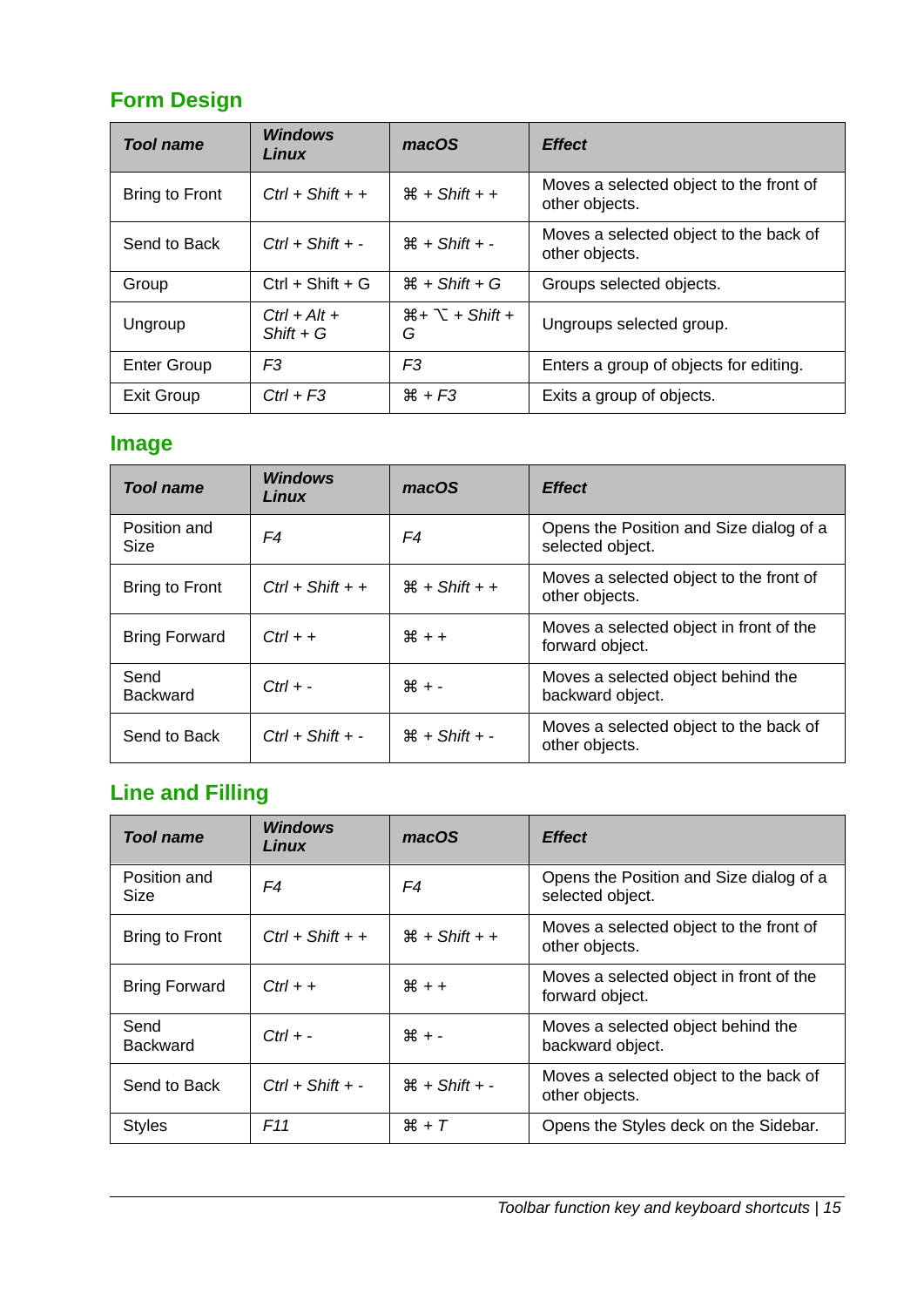## <span id="page-15-0"></span>**Standard**

| <b>Tool name</b>            | <b>Windows</b><br>Linux | macOS                     | <b>Effect</b>                                                                                                                       |
|-----------------------------|-------------------------|---------------------------|-------------------------------------------------------------------------------------------------------------------------------------|
| <b>New</b>                  | $Ctrl + N$              | $H + N$                   | Opens a new drawing.                                                                                                                |
| <b>Templates</b>            | $Ctrl + Shift + N$      | $H + Shift + N$           | Opens the Templates dialog to create a<br>new drawing using a template.                                                             |
| Open                        | $Ctrl + O$              | $*$ 0                     | Opens the Open file browser to allow<br>navigation to a folder and selection of a<br>drawing.                                       |
| Save                        | $Ctrl + S$              | $*S$                      | Saves the open document.                                                                                                            |
| Save As                     | $Ctrl + Shift + S$      | $\mathcal{H}$ + Shift + S | Opens the Save as file browser to save<br>the open drawing as a new drawing.                                                        |
| Edit Mode                   | $Ctrl + Shift + M$      | $H + Shift + M$           | Switches on edit mode when a drawing<br>is in read only mode.                                                                       |
| Print                       | $Ctrl + P$              | $H + P$                   | Opens the Print dialog to select how to<br>print the drawing.                                                                       |
| Cut                         | $Ctrl + X$              | $*X$                      | Deletes the selected object and places<br>it on the clipboard.                                                                      |
| Copy                        | $Ctrl + C$              | $*C$                      | Copies the selected object to the<br>clipboard.                                                                                     |
| Paste                       | $Ctrl + V$              | $*V$                      | Places the object on the clipboard into<br>the document.                                                                            |
| Clear                       | $Ctrl + M$              | $Ctrl + M$                | Removes direct formatting that has<br>been applied without using styles.                                                            |
| Undo                        | $Ctrl + Z$              | $*Z$                      | Undoes the previous editing action.                                                                                                 |
| Redo                        | $Ctrl + Y$              | $*Y$                      | Reverses the action of the last Undo<br>command.                                                                                    |
| Spelling                    | F7                      | F7                        | Starts the spelling checker. Only<br>available in text editing mode.                                                                |
| Auto<br>Spellcheck          | $Shift + F7$            | $Shift + F7$              | Switches on or off the automatic spell<br>checking. Only available in text editing<br>mode.                                         |
| <b>Text Box</b>             | F <sub>2</sub>          | F <sub>2</sub>            | Switches to text edit mode and opens<br>the Text Formatting toolbar.                                                                |
| Insert Hyperlink            | $Ctrl + K$              | $H + K$                   | Opens the Hyperlink dialog.                                                                                                         |
| Position and<br><b>Size</b> | F4                      | F4                        | Opens the Position and Size dialog of a<br>selected object.                                                                         |
| <b>Edit Points</b>          | F <sub>8</sub>          | F <sub>8</sub>            | Opens the Edit Points toolbar if there is<br>an object on the drawing that uses<br>editable points, for example a freeform<br>line. |